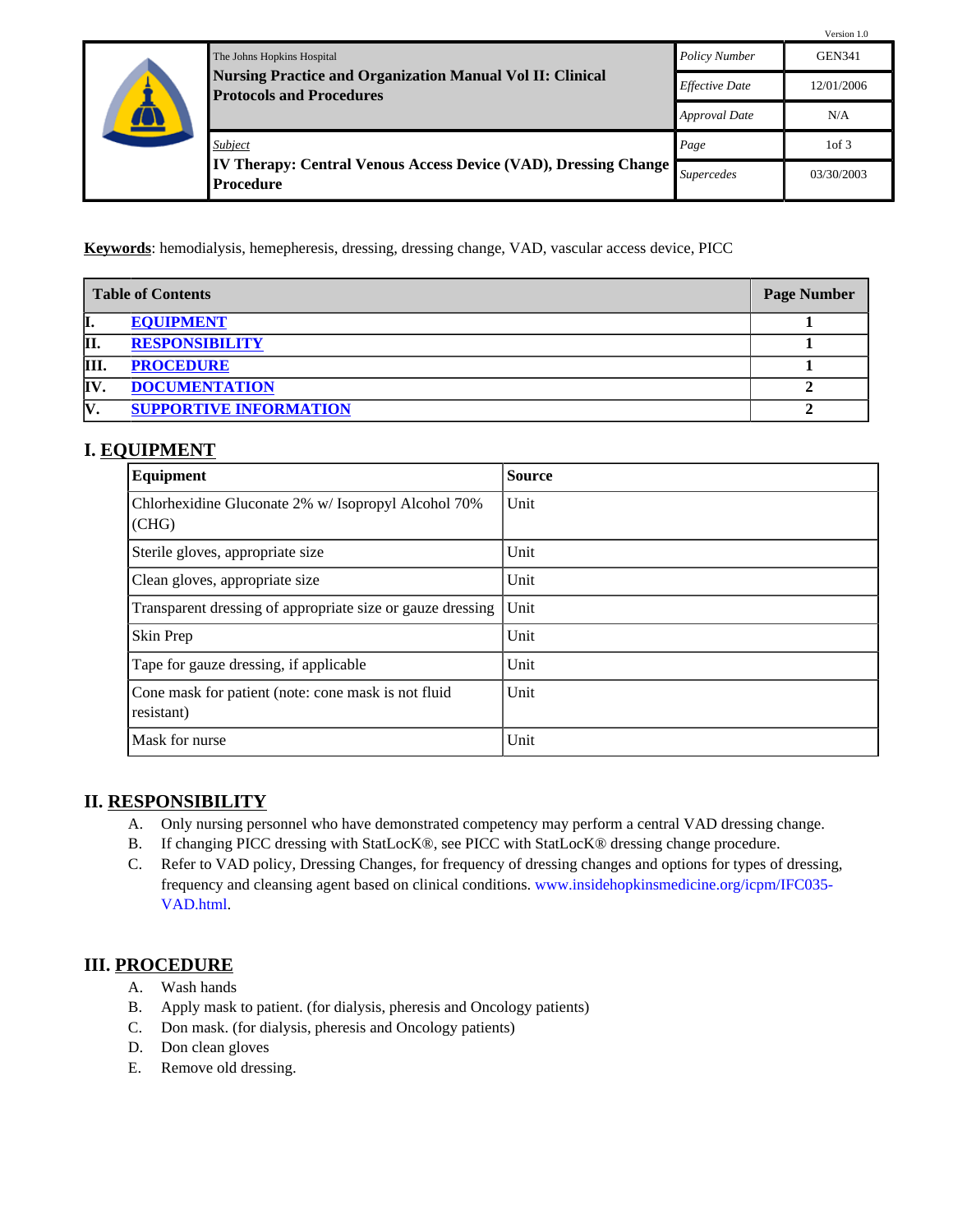|  | The Johns Hopkins Hospital<br><b>Nursing Practice and Organization Manual Vol II: Clinical</b><br><b>Protocols and Procedures</b> | <b>Policy Number</b>  | Version 1.0<br><b>GEN341</b> |
|--|-----------------------------------------------------------------------------------------------------------------------------------|-----------------------|------------------------------|
|  |                                                                                                                                   | <b>Effective Date</b> | 12/01/2006                   |
|  |                                                                                                                                   | Approval Date         | N/A                          |
|  | Subject<br><b>IV Therapy: Central Venous Access Device (VAD), Dressing Change</b><br><b>Procedure</b>                             | Page                  | $2$ of $3$                   |
|  |                                                                                                                                   | <i>Supercedes</i>     | 03/30/2003                   |

- 1. Visually inspect insertion site of catheter for signs of infection, being careful not to touch site with gloved hand.
- 2. Take culture, if appropriate.
- F. Remove gloves.
- G. Open sterile gloves and create a sterile field using sterile glove package.
- H. Open Chlorhexidine Gluconate 2% w/ Isopropyl Alcohol 70% swab and drop onto sterile field.
- I. Open transparent or gauze dressing and drop onto sterile field.
- J. Open skin prep and place on outer edge of sterile field.
- K. Don sterile gloves.
- L. Clean skin with Chlorhexidine Gluconate 2% w/ Isopropyl Alcohol 70% swab. Begin directly at the insertion site and move swab in a circular fashion without retracing the area already done. Use friction when cleaning area.
- M. Allow Chlorhexidine to dry for 1-2 minutes.
- N. Using unsterile hand, pick up skin prep packet. Remove skin prep pad with sterile hand.
	- 1. Apply skin prep on outer perimeter of skin where dressing edge will touch patient. Do not put skin prep over the catheter insertion site or the immediate surrounding area. Allow to completely dry.
- O. Apply transparent or gauze dressing per manufacturer recommendations.
- P. Remove gloves, unless indicated by isolation policy.
- Q. Label dressing with date/time/initials and if PICC dressing, length of internal/external catheter segments.

# <span id="page-1-0"></span>**IV. DOCUMENTATION**

Document dressing change and site assessment in medical record and/or flowsheet.

# <span id="page-1-1"></span>**V. SUPPORTIVE INFORMATION**

**See Also:**

JHH Interdisciplinary Clinical Practice Manual

• Vascular Access Device, IFC035

JHH Nursing Practice & Organizational Manual, Clinical Volume

• PICC with StatLocK® Dressing Change, #343

#### **References:**

ChloraPrep® Package Insert. Medi-Flex Hospital Products, Inc. Overland Park, KS 66210. [www.chloraprep.com](http://www.chloraprep.com).

National Kidney Foundation. Clinical Practice Guidelines for Vascular Access: Update 2000. [www.kidney.org/](http://www.kidney.org/professionals/doqi/guidelines/doqiupva_intro.html) [professionals/doqi/guidelines/doqiupva\\_intro.html](http://www.kidney.org/professionals/doqi/guidelines/doqiupva_intro.html).

Guidelines for the Prevention of Intravascular Catheter-Related Infections. (2002). MMWR Recommendations and Reports, 51, RR -10. [www.cdc.gov/ncidod/hip/IV/Iv.htm](http://www.cdc.gov/ncidod/hip/IV/Iv.htm).